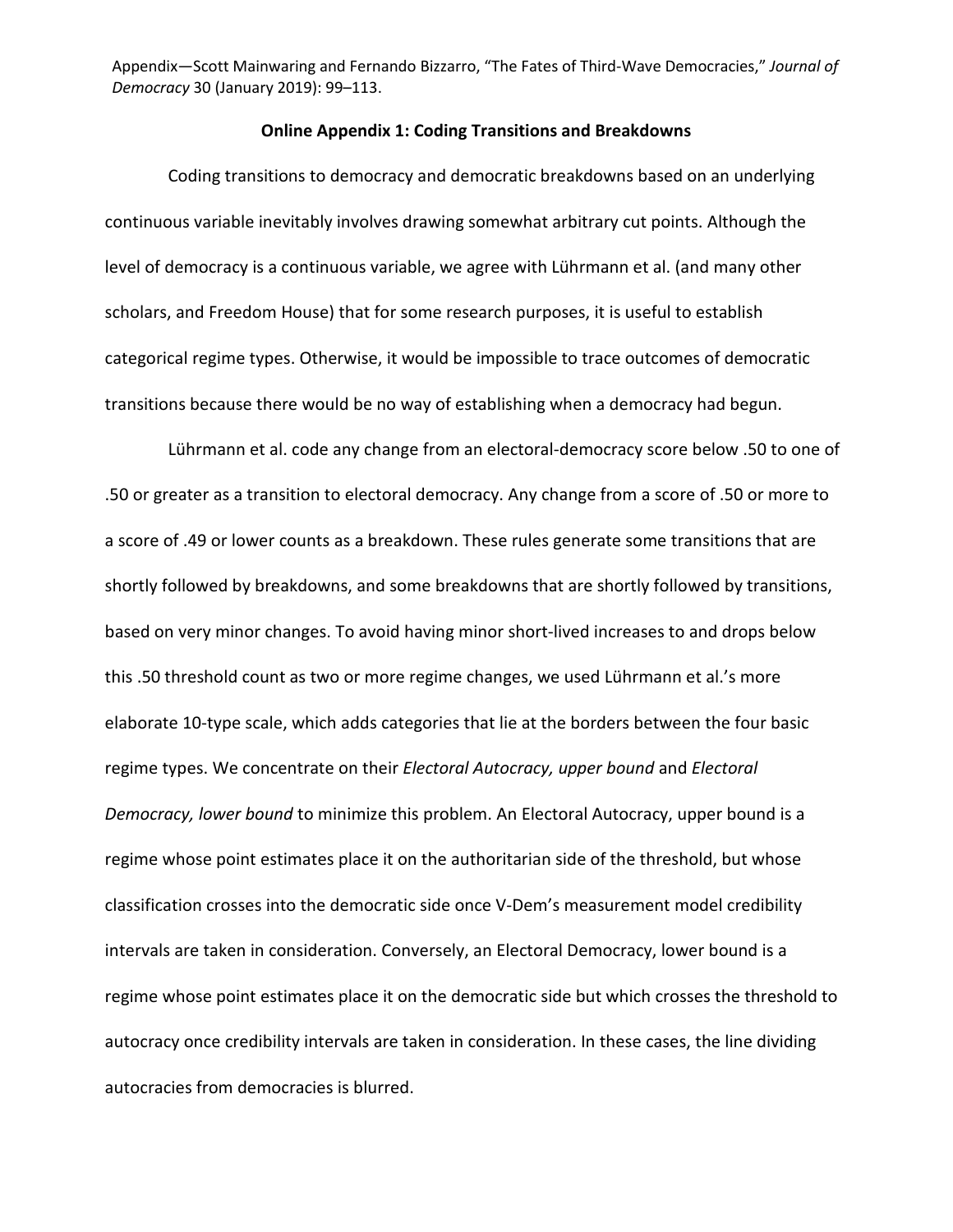For our purposes, transitions and breakdowns will be over-counted if we include every short-lived and minor change above and below the .50 threshold as a regime change. If a country shifted to a lower bound electoral democracy but subsequently reverted back to an autocracy, we always treated this as a transition and breakdown if the country was coded as a lower bound electoral democracy for more than three years. If the number of years in which the country is coded as an Electoral Democracy, lower bound during this period was two or three, we code it as a transition followed by breakdown only if the length of the democratic period is equal to or greater than the subsequent number of years of autocracy. If the number of years in which the country is coded as an Electoral Democracy, lower bound was one, we coded it as a transition only if the subsequent authoritarianism lasted only one year and it was followed by a new democratic regime that lasted at least two years.

Likewise, if a country's electoral-democracy score slipped slightly below .50 but rebounded to .50 or higher in short order, we always treated this as a breakdown and subsequent transition if the number of years in which the country was coded as autocratic was greater than three. If a country is coded as an Electoral Autocracy, upper bound during this period for two or three years, we code it as a breakdown followed by transition if the length of the autocratic period was greater than the subsequent number of years of democracy. If the number of years in which the country is coded as an Electoral Autocracy, upper bound during this period was one, we coded it as a breakdown if the subsequent democracy lasted only one year and it was followed by a new authoritarian regime that lasted for a minimum of two years.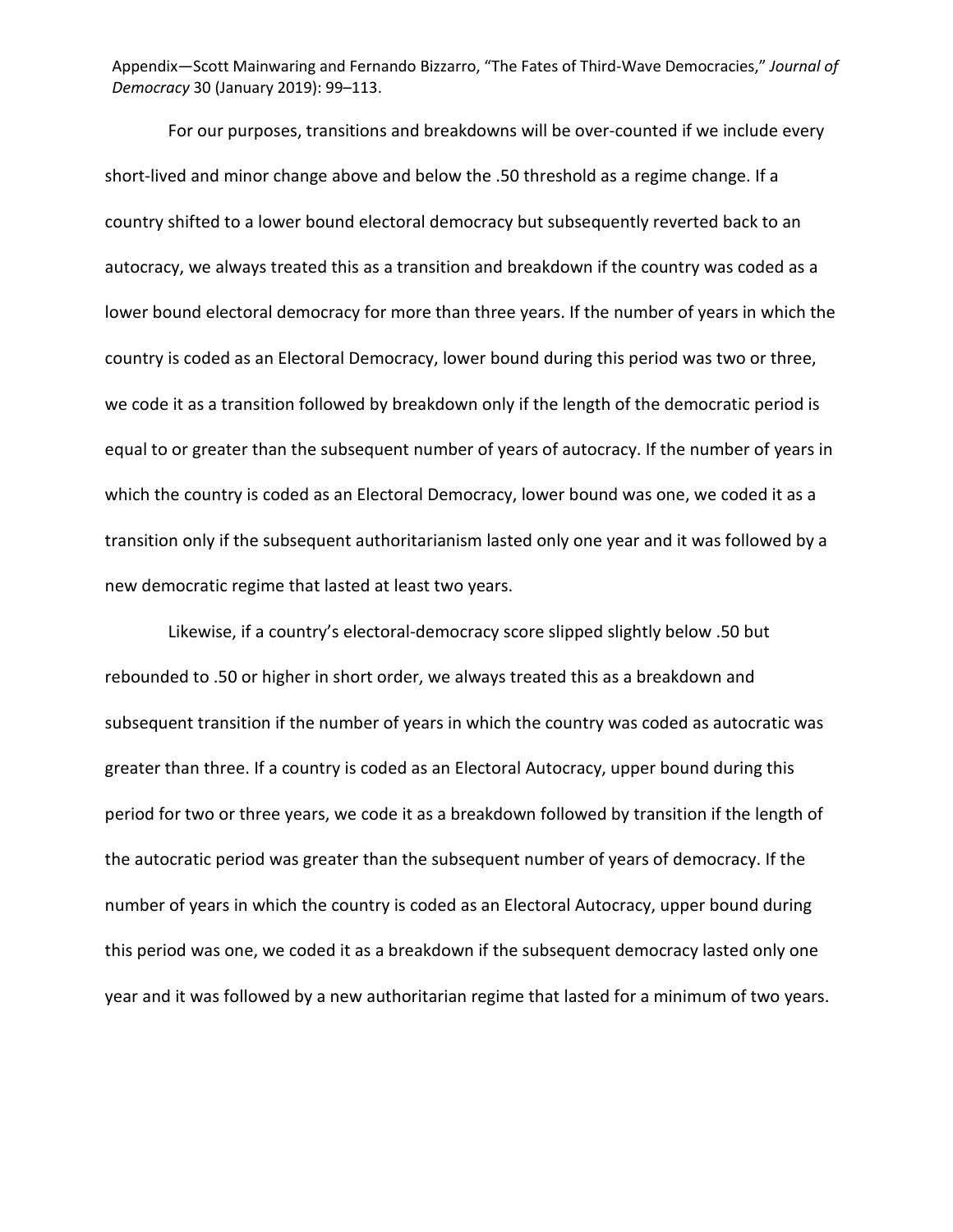## **Online Appendix 2: Details of Coding Regime Outcomes**

To measure an erosion or a democratic advance, we took advantage of the fact that V-Dem estimates of regime characteristics are accompanied by an estimate of uncertainty, a unique feature of the project. V-Dem's measurement model produces a distribution of possible values. The point estimate listed for each country-year is the median of this distribution, which represents the most likely value for that country in that year. Accompanying the pointestimate, V-Dem provides information on the 70 percent credible intervals of the point estimates.

Using these estimates of uncertainty, we code as an *erosion* any decline that is at least twice as large as the gap between the point estimate and the lower boundary of the credible interval at the time of transition. For example, the estimate for liberal democracy in Ecuador in 1980, the year V-Dem codes as the first of the current democratic regime, was 0.483. The estimated gap between this point and the lower boundary of the 70 percent credible interval is 0.06. Thus, if Ecuador scored 0.363 or lower in 2017 without experiencing a democratic breakdown, we coded it as a case of erosion. The 2017 liberal-democracy score for Ecuador is 0.359, slightly past our threshold and qualifying the country for this categorization. We assume that a change twice as large as the gap indicates that the quality of democracy changed substantially, and that erosion has occurred.

Our coding of *major democratic advances* mirrors the strategy to measure erosion. In cases of advance, countries must improve their liberal-democracy score by at least two times the difference between the point estimate and the upper boundary of the credible interval estimated by the V-Dem measurement model. In most cases, the difference between the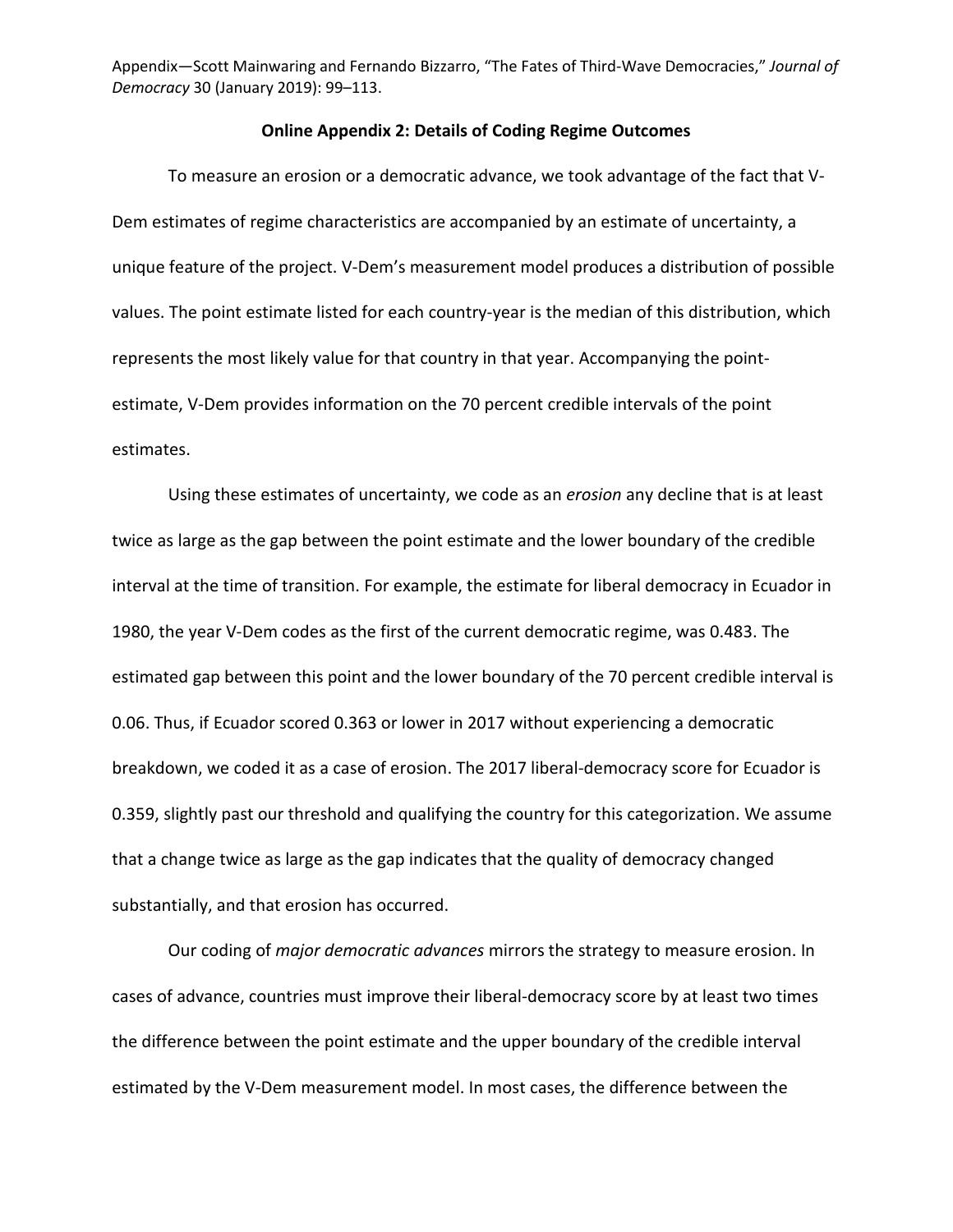median of the distribution and the lower and upper boundary is about 0.05 points on the 0 to 1 scale. Accordingly, it usually takes a decrease or increase of about 0.10 points from the first year of democracy to 2017 to qualify as an erosion or a major advance.

*Highly democratic without major advances*: Operationally, the V-Dem liberal-democracy score in these countries was at least 0.7 in 2016, and the initial score was just a minor variation around the 2017 value. We set the threshold at 0.7 because there it is where the 90<sup>th</sup> percentile of the data is. Only 10 percent of observations in levels of liberal democracy for all countries, all years are higher than 0.7, meaning that this is an elevated level. We code small variations based on the same credible intervals listed above: the difference between the first year and 2017 must not be larger or smaller than the gap between the point estimate for the last year and its upper or lower boundary to its confidence interval (i.e., the case was not an advance or erosion).

We operationalize *stagnation* similarly to the way we coded highly democratic without major advances, except that countries have a level of liberal democracy in 2017 lower than 0.70. Every country whose 2017 level of democracy was lower than 0.70 and where the change over time was not larger or smaller than two times the gap between the initial point estimate and the upper or lower boundary of its credible interval is coded as a case of stagnation.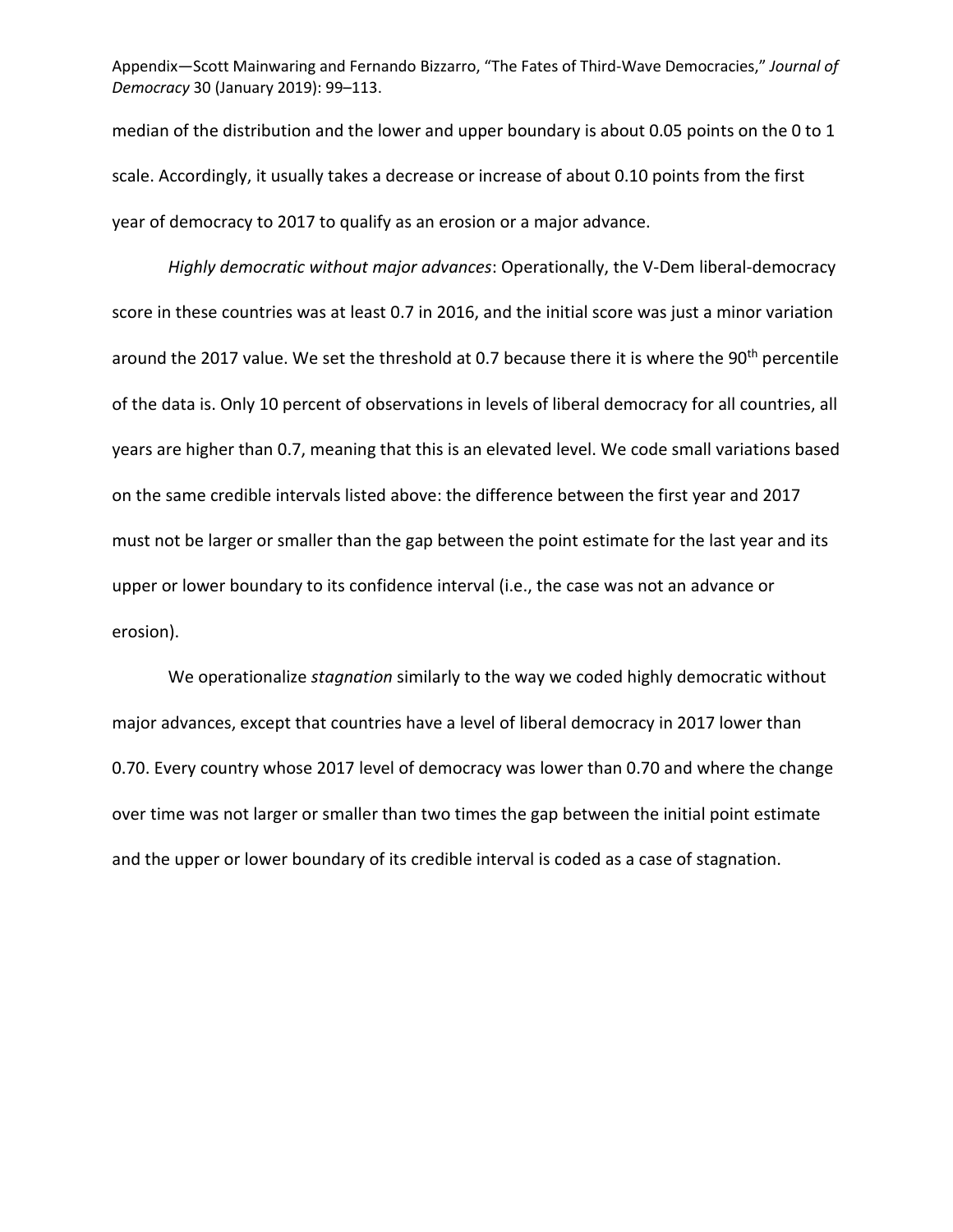| <b>Online Appendix 3:</b>                   |                   |              |                        |                   |                |            |  |  |
|---------------------------------------------|-------------------|--------------|------------------------|-------------------|----------------|------------|--|--|
| Outcomes measured the year before breakdown |                   |              |                        |                   |                |            |  |  |
| Country                                     | <b>Transition</b> |              | Last year of democracy | <b>Difference</b> | <b>Outcome</b> |            |  |  |
|                                             | Year              | <b>Score</b> | Year                   | <b>Score</b>      |                |            |  |  |
| Armenia                                     | 1990              | 0.351        | 1995                   | 0.295             | $-0.056$       | Stagnation |  |  |
| Bangladesh                                  | 1992              | 0.291        | 2005                   | 0.258             | $-0.033$       | Stagnation |  |  |
| <b>Belarus</b>                              | 1992              | 0.458        | 1995                   | 0.387             | $-0.071$       | Stagnation |  |  |
| <b>Burkina</b><br>Faso                      | 1993              | 0.273        | 2014                   | 0.415             | 0.142          | Advances   |  |  |
| Comoros                                     | 2007              | 0.328        | 2014                   | 0.420             | 0.092          | Stagnation |  |  |
| Dominican<br>Republic                       | 1982              | 0.316        | 1989                   | 0.284             | $-0.032$       | Stagnation |  |  |
| Fiji                                        | 1993              | 0.437        | 1999                   | 0.462             | 0.025          | Stagnation |  |  |
| Fiji                                        | 2002              | 0.450        | 2006                   | 0.167             | $-0.283$       | Erosion    |  |  |
| Ghana                                       | 1980              | 0.450        | 1980                   | 0.450             | $\mathbf{r}$   | $NR^*$     |  |  |
| Honduras                                    | 1990              | 0.266        | 2009                   | 0.290             | 0.024          | Stagnation |  |  |
| Macedonia                                   | 1998              | 0.417        | 2011                   | 0.390             | $-0.027$       | Stagnation |  |  |
| Madagascar                                  | 1994              | 0.394        | 2000                   | 0.310             | $-0.084$       | Stagnation |  |  |
| Malawi                                      | 1995              | 0.465        | 2003                   | 0.418             | $-0.047$       | Stagnation |  |  |
| Maldives                                    | 2009              | 0.381        | 2013                   | 0.286             | $-0.095$       | Stagnation |  |  |
| Mali                                        | 1993              | 0.472        | 2011                   | 0.447             | $-0.025$       | Stagnation |  |  |
| Moldova                                     | 1992              | 0.374        | 2004                   | 0.352             | $-0.022$       | Stagnation |  |  |
| Montenegro                                  | 2003              | 0.395        | 2006                   | 0.386             | $-0.009$       | Stagnation |  |  |
| Nepal                                       | 2009              | 0.435        | 2011                   | 0.447             | 0.012          | Stagnation |  |  |
| Nicaragua                                   | 1990              | 0.371        | 2007                   | 0.282             | $-0.089$       | Erosion    |  |  |
| Niger                                       | 2000              | 0.417        | 2008                   | 0.455             | 0.038          | Stagnation |  |  |
| Peru                                        | 1981              | 0.467        | 1991                   | 0.425             | $-0.042$       | Stagnation |  |  |
| Philippines                                 | 1988              | 0.423        | 2003                   | 0.416             | $-0.007$       | Stagnation |  |  |
| Russia                                      | 1992              | 0.324        | 1999                   | 0.317             | $-0.007$       | Stagnation |  |  |
| Serbia                                      | 2001              | 0.474        | 2016                   | 0.337             | $-0.137$       | Erosion    |  |  |
| Solomon<br>Islands                          | 1978              | 0.366        | 1998                   | 0.372             | 0.006          | Stagnation |  |  |
| Sri Lanka                                   | 1995              | 0.345        | 2004                   | 0.343             | $-0.002$       | Stagnation |  |  |
| Suriname                                    | 1976              | 0.667        | 1979                   | 0.673             | 0.006          | Stagnation |  |  |
| Tanzania                                    | 1996              | 0.413        | 2000                   | 0.406             | $-0.007$       | Stagnation |  |  |
| Tanzania                                    | 2006              | 0.432        | 2015                   | 0.430             | $-0.002$       | Stagnation |  |  |
| Thailand                                    | 1997              | 0.367        | 2005                   | 0.381             | 0.014          | Stagnation |  |  |
| Turkey                                      | 1988              | 0.361        | 2013                   | 0.335             | $-0.026$       | Stagnation |  |  |
| Ukraine                                     | 1994              | 0.385        | 1997                   | 0.338             | $-0.047$       | Stagnation |  |  |
| Ukraine                                     | 2006              | 0.41         | 2013                   | 0.311             | $-0.099$       | Erosion    |  |  |
| Zambia                                      | 1994              | 0.384        | 2013                   | 0.387             | 0.003          | Stagnation |  |  |

\* Not recorded. Regime only lasted for one year.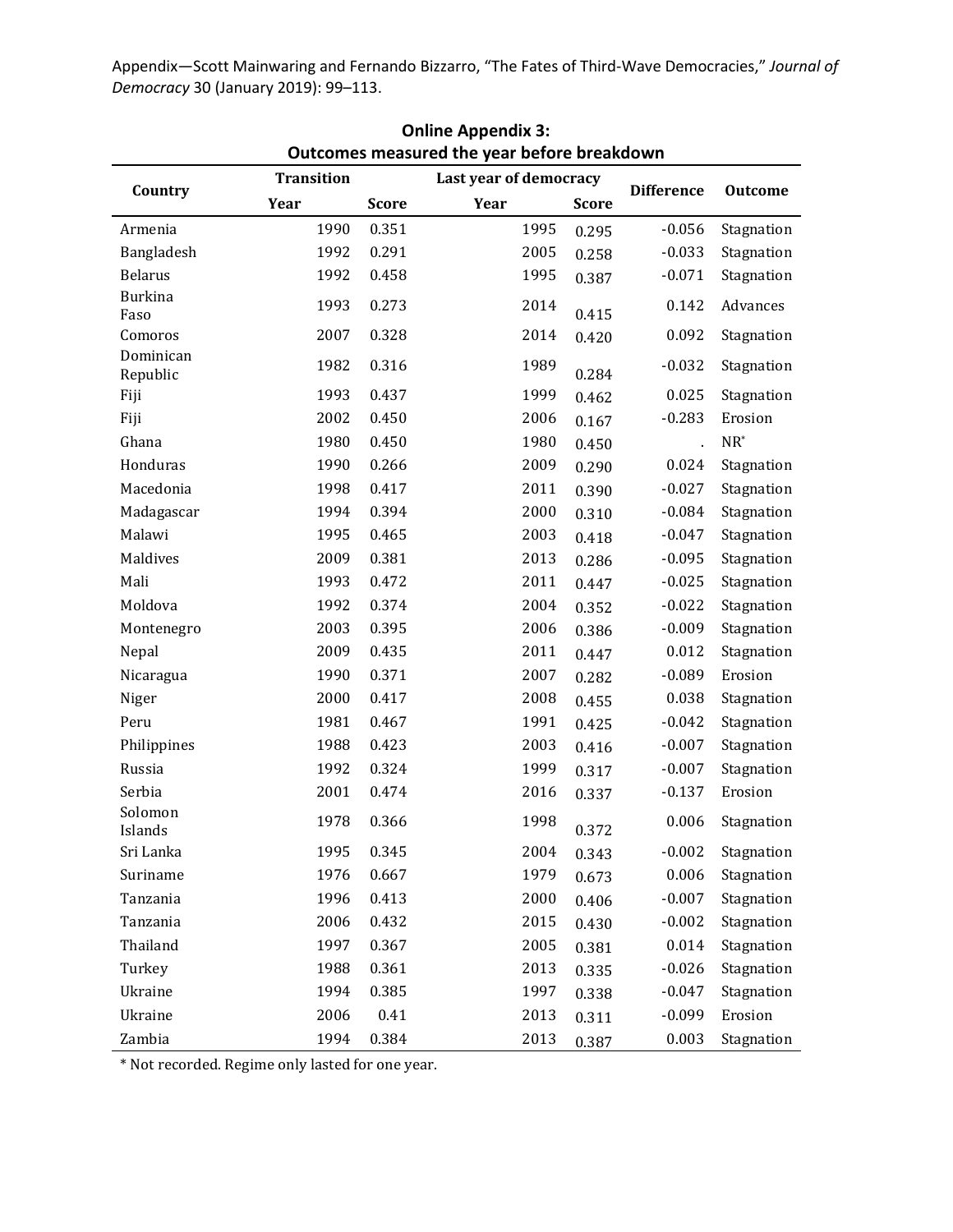## **Online Appendix 4: Data**

| DV                    | <b>Breakdown</b> |            |           | <b>Advances</b> |            |             |  |
|-----------------------|------------------|------------|-----------|-----------------|------------|-------------|--|
| Model                 | $\mathbf 1$      | 2          | 3         | 4               | 5          | 6           |  |
| Democratic history    | 0.416            | 0.488      | 0.644     | 0.215           | 0.592      | 0.432       |  |
|                       | (0.357)          | (0.364)    | (0.401)   | (0.424)         | (0.491)    | (0.511)     |  |
| Regional % of Dem.    | $-1.918$         | $-2.353*$  | $-2.182$  | 0.555           | 1.941      | 1.808       |  |
|                       | (1.212)          | (1.320)    | (1.327)   | (1.219)         | (1.398)    | (1.424)     |  |
| GDP per capita (log)  | $-0.466$         |            | $-0.547$  | $0.878*$        |            | 1.116*      |  |
|                       | (0.315)          |            | (0.430)   | (0.459)         |            | (0.638)     |  |
| <b>State Capacity</b> |                  | $-0.570$   | $-0.169$  |                 | 0.609      | $-0.044$    |  |
|                       |                  | (0.378)    | (0.482)   |                 | (0.451)    | (0.552)     |  |
| GDP growth            | $-0.136*$        | $-0.134*$  | $-0.142*$ | $0.341*$        | 0.224      | 0.296       |  |
|                       | (0.074)          | (0.076)    | (0.075)   | (0.181)         | (0.173)    | (0.201)     |  |
| Presidential          | 0.159            | 0.243      | 0.316     | $-0.088$        | $-0.370$   | $-0.396$    |  |
|                       | (0.344)          | (0.357)    | (0.367)   | (0.410)         | (0.446)    | (0.465)     |  |
| Lib. Dem. 1y          | $-9.021***$      | $-8.393**$ | $-7.992*$ | $-9.102***$     | $-8.467**$ | $-10.336**$ |  |
|                       | (3.392)          | (3.260)    | (3.433)   | (3.300)         | (3.449)    | (3.803)     |  |
| $R^2$                 | 0.254            | 0.298      | 0.311     | 0.280           | 0.213      | 0.335       |  |
| Observations          | 89               | 84         | 84        | 57              | 53         | 53          |  |

## **Table 1A. Regression Results**

\*p<0.1; \*\*p<0.05; \*\*\*p<0.01

In this section we describe the variables included in Table 1A. The dependent variables of models 1 and 2 are a binary indicator that assumes the value of 1 when the democratic regime broke down. The dependent variables of models 3 and 4 are a binary indicator that assumes the value of 1 when there was democratic advancement between the year of transition and the final year of the democratic regime—which is 2017 for countries that have remained democratic. To code both democratic breakdowns and advancements, we took advantage of data from the V-Dem project and applied the rules discussed in Appendix 1.

As independent variables in the regressions in Table 1A, we included first the depth of a country's previous democratic experiences (*Democratic experience*). We built this variable using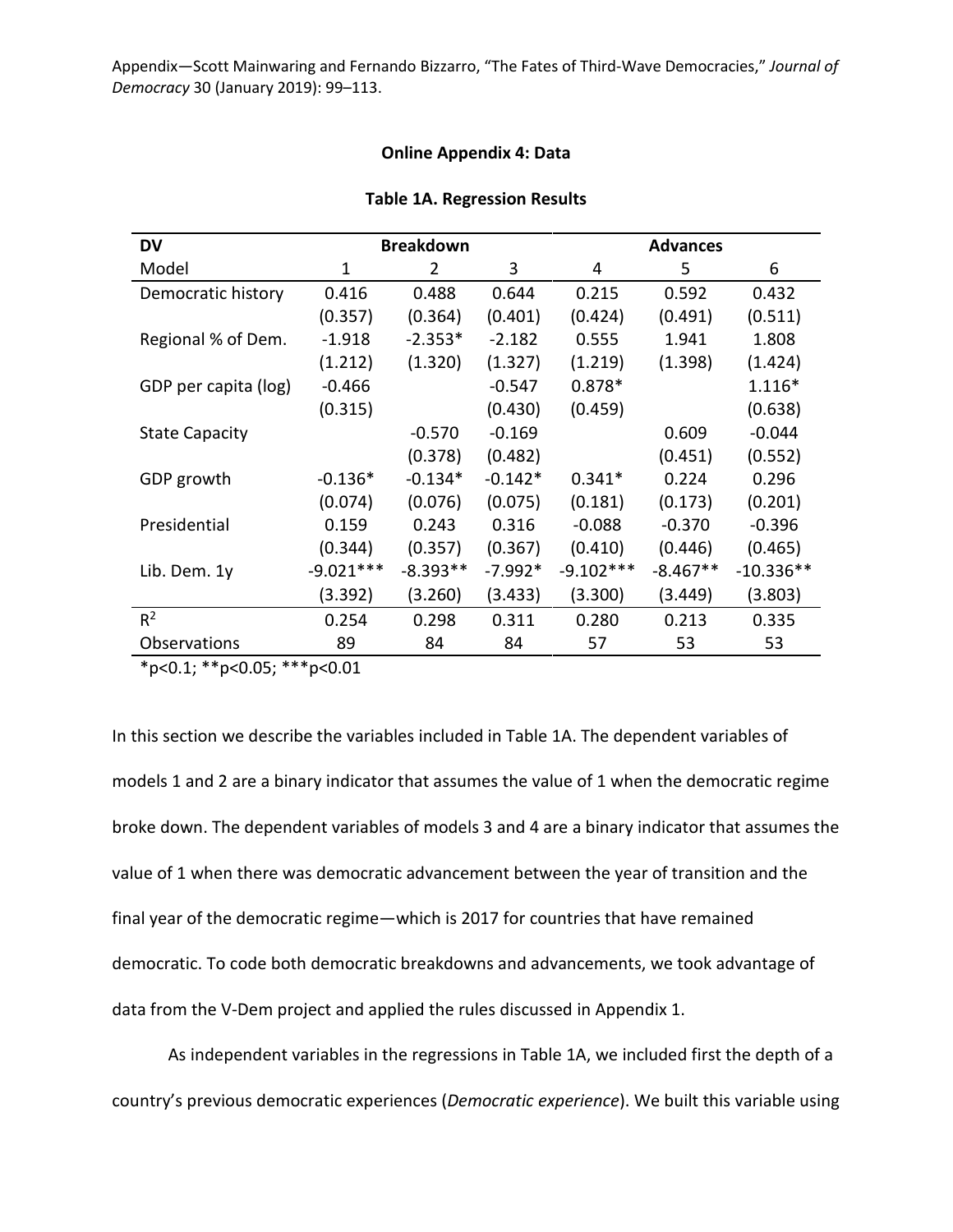data from V-Dem and based on the operationalization of regime types discussed in Appendix 1. The *Democratic experience* of a country is the number of years in which that country was coded in a democracy in our dataset since 1900 minus the number of years in which it was coded as an autocracy.

We also included the share of democracies in each country's region in the year in which that country transitioned to democracy and called this variable *Regional % of Democracies*. Again, we coded each country's regimes using data from V-Dem and the rules discussed in Appendix 1. To define the region to which each country belonged, we took advantage of the Quality of Government Standard Dataset's (2018) political-geographic division of world regions. It lists ten regions: 1: Eastern Europe and Central Asia (postcommunist countries; including Mongolia); 2: Latin America (including Cuba and the Dominican Republic); 3: The Middle East and North Africa/MENA (including Israel and Turkey); 4: Sub-Saharan Africa; 5: Western Europe and North America (including Cyprus, Australia, and New Zealand); 6: East Asia; 7: South-East Asia; 8: South Asia; 9: The Pacific (excluding Australia and New Zealand; see 5); 10: The Caribbean (including Belize, Haiti, Guyana, and Suriname). The share is measured as the ratio of the number of democracies divided by the number of countries in the region, not counting the country of interest.

To measure GDP per capita, we used the data collected by the Maddison Project (2018). For the instances in which data from the Maddison project was not available, we collected data from the World Bank estimates of GDP per capita. Data from both sources are measured as constant 2011 international dollars. We include the level of GDP per capita in the year in which a country transitioned to democracy.